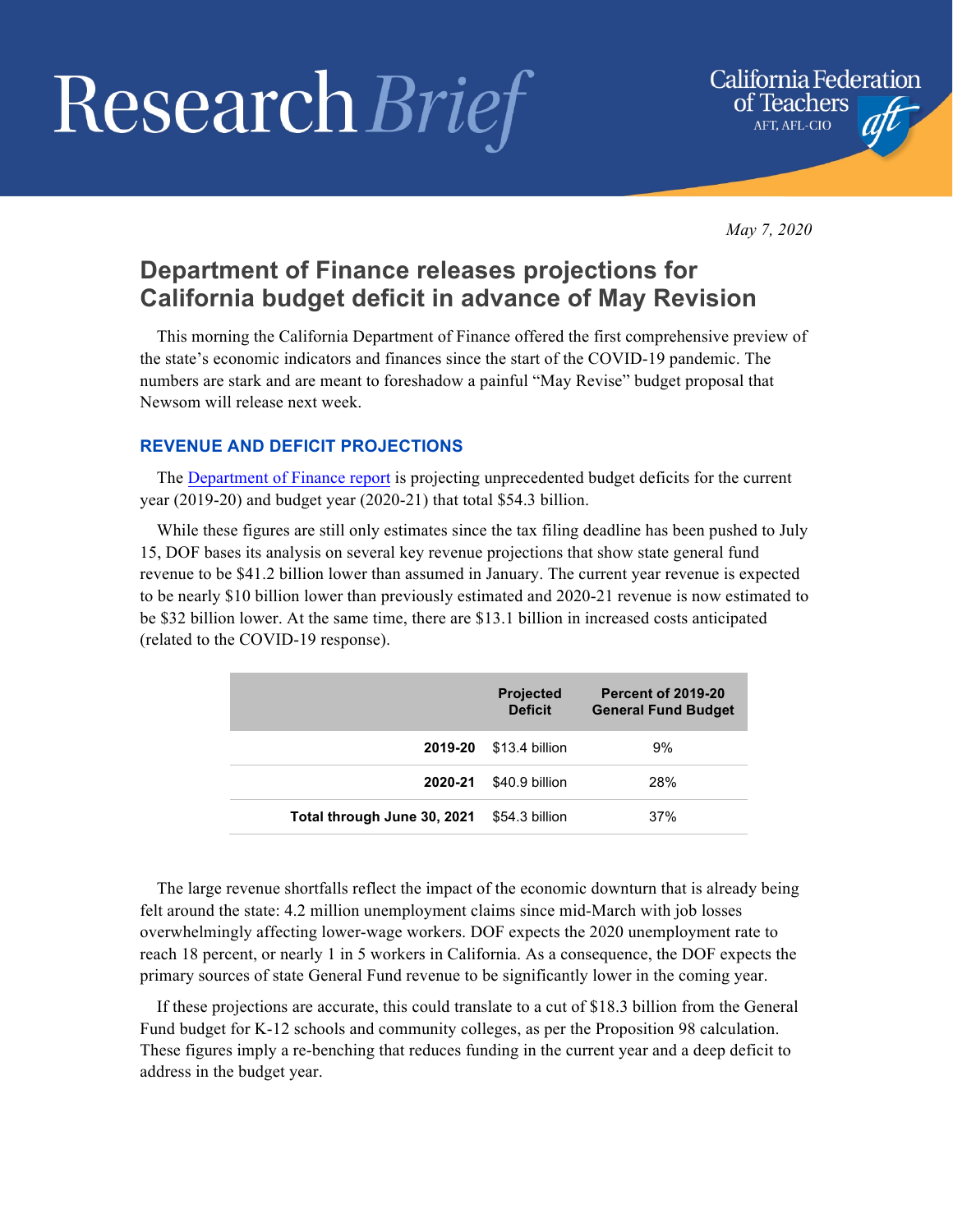|                             | <b>Projected Decrease in 2020-21</b> |
|-----------------------------|--------------------------------------|
| Personal Income Tax Revenue | $-25.5\%$                            |
| Sales and Use Tax Revenue   | $-27.2%$                             |
| Corporation Tax             | $-22.7%$                             |

Though the DOF calculates this potential cut of more than \$18 billion to Prop. 98, the analysis is not a budget proposal. As EdSource reports:

"Education officials are not expecting Newsom to force an \$18 billion cut on school budgets. That would be the impact if Newsom funded the minimum level required under Proposition 98 … In his March 13 executive order, Newsom promised to fully fund districts and charter schools for 2019-20, holding them harmless at the Prop. 98 level that the Legislature passed last June, as long as they provide distance learning, meals for lowincome students and child care for essential workers. He hasn't indicated he'd renege on that promise. Next year's funding, when the full brunt of the recession will be felt, is what is endangered."

#### **RESERVES AND FEDERAL AID**

California's reserves and Rainy Day Fund balances are also revised downwards with the pandemic recession. In January, the DOF estimated \$21 billion total in reserves, with \$18 billion in the Rainy Day Fund. Today, the balance of the Rainy Day Fund is revised down to \$16 billion, while the projected deficit is about 3.5 times greater. There is another \$377 million in the reserves earmarked for K-14 education. Current law allows up to half of the balance of these funds to be withdrawn in the first year the fund is accessed.

California is expecting over \$15 billion of federal stimulus funding, primarily from the CARES Act. Of this, \$3.7 billion is earmarked for education. These funds will fall far short of what our state needs.

The magnitude of the DOF projections and the unimaginable impact the cuts would have underscore the critical importance of additional federal aid to the states. CFT joins AFT in calling for another \$1 trillion stimulus package for states. This new stimulus package should focus on support for state and local government to stabilize public services. This would include:

- \$175 billion for the Education Stabilization Fund to provide direct funding to local education agencies and higher education institutions
- \$50 billion for Higher Education to provide direct funding to public colleges and universities and minority-serving institutions
- \$25 billion for Title I and IDEA to support programs that help vulnerable students and make up for instructional time lost in this academic year
- \$500 to support the National Governors' Association ask to address states' budget shortfalls resulting from COVID-19.